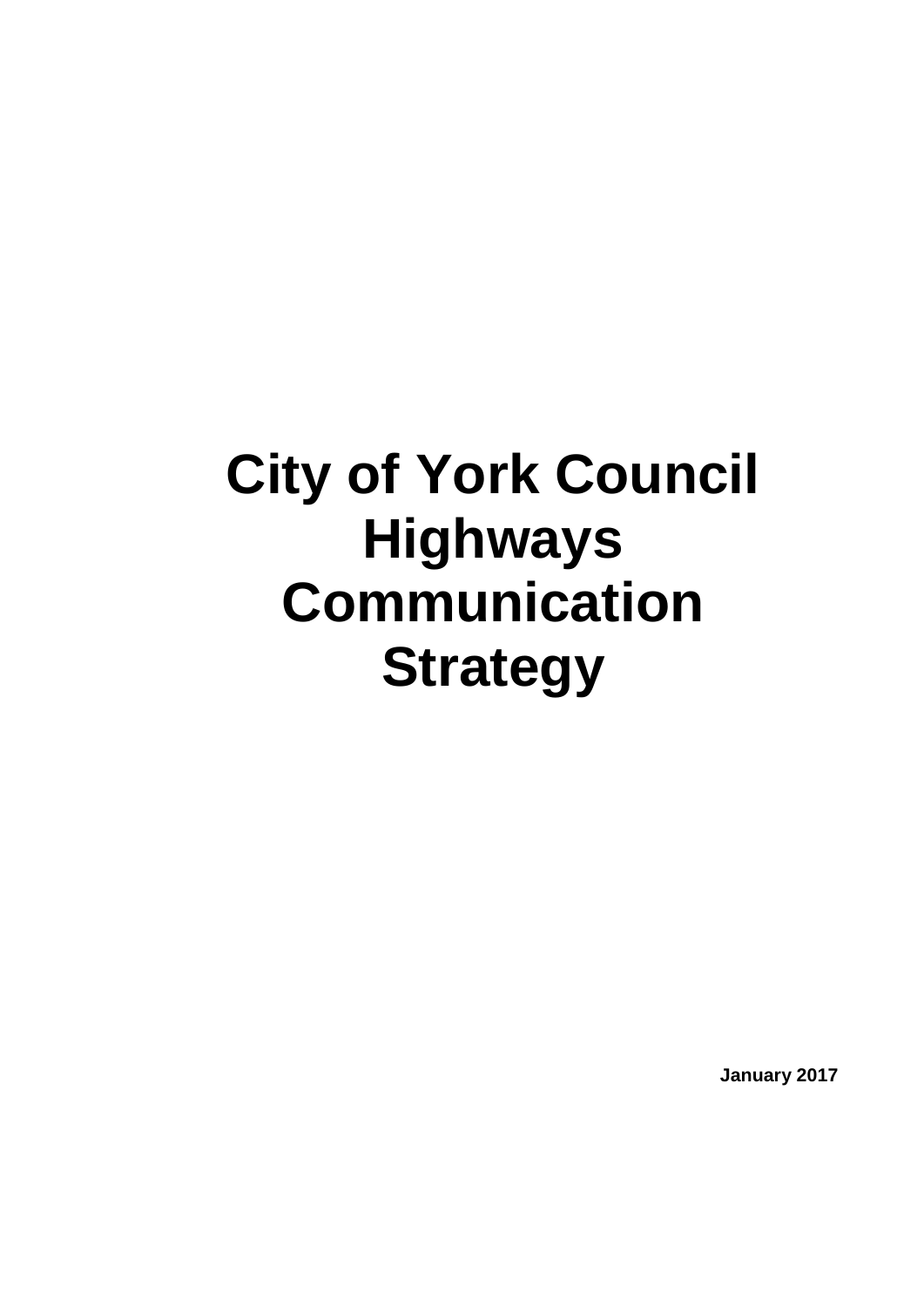#### Amendment List

| Iss. / Rev.    | Iss. / Rev<br>Date          | Remove |             | Insert |             |
|----------------|-----------------------------|--------|-------------|--------|-------------|
|                |                             | Page   | Iss. / Rev. | Page   | Iss. / Rev. |
| 1              | $\frac{18/09/16}{23/01/17}$ |        |             |        |             |
| $\overline{2}$ |                             |        |             |        |             |
|                |                             |        |             |        |             |
|                |                             |        |             |        |             |
|                |                             |        |             |        |             |
|                |                             |        |             |        |             |
|                |                             |        |             |        |             |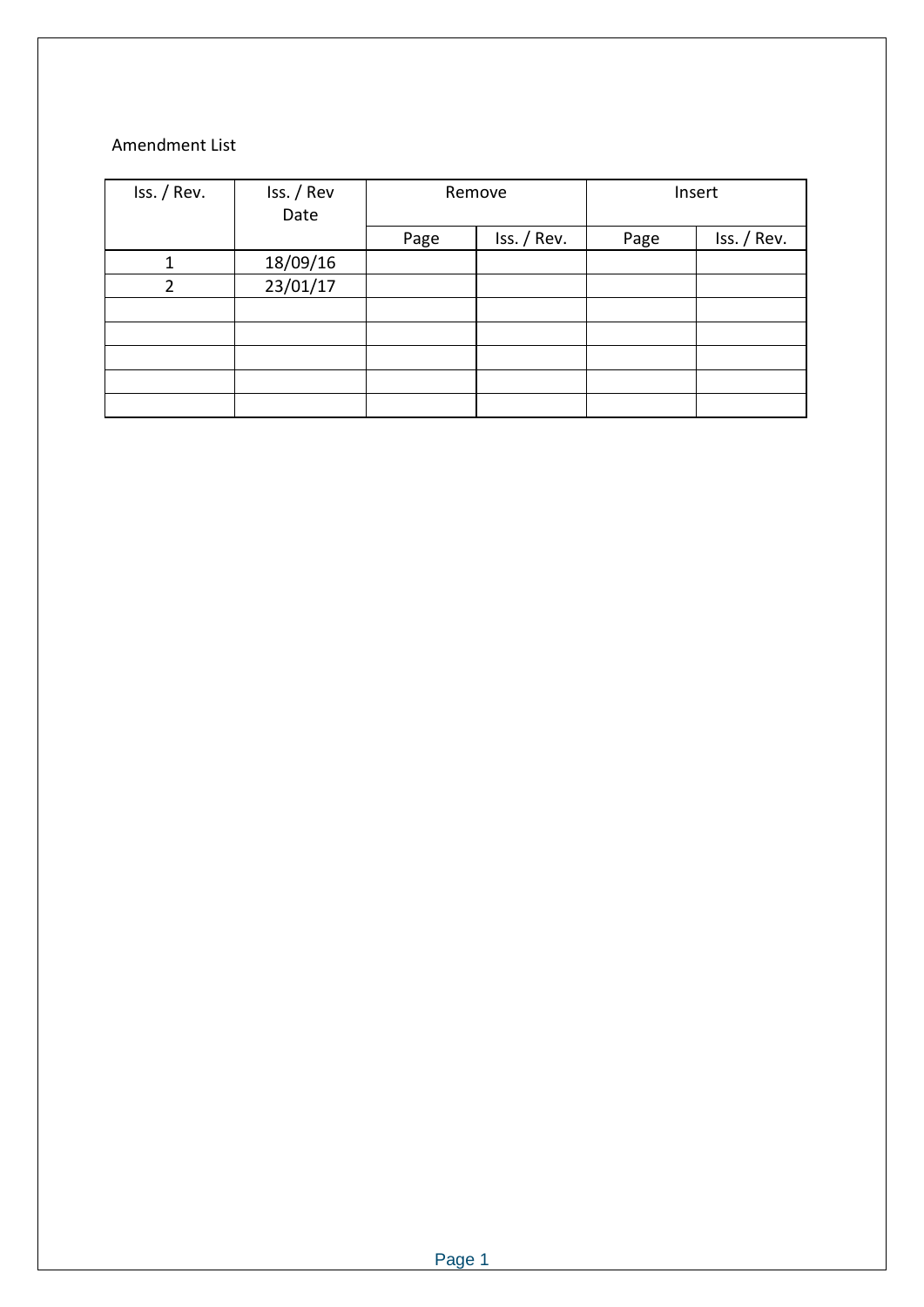# **Contents Page**

|  | - 6 |
|--|-----|
|  |     |
|  |     |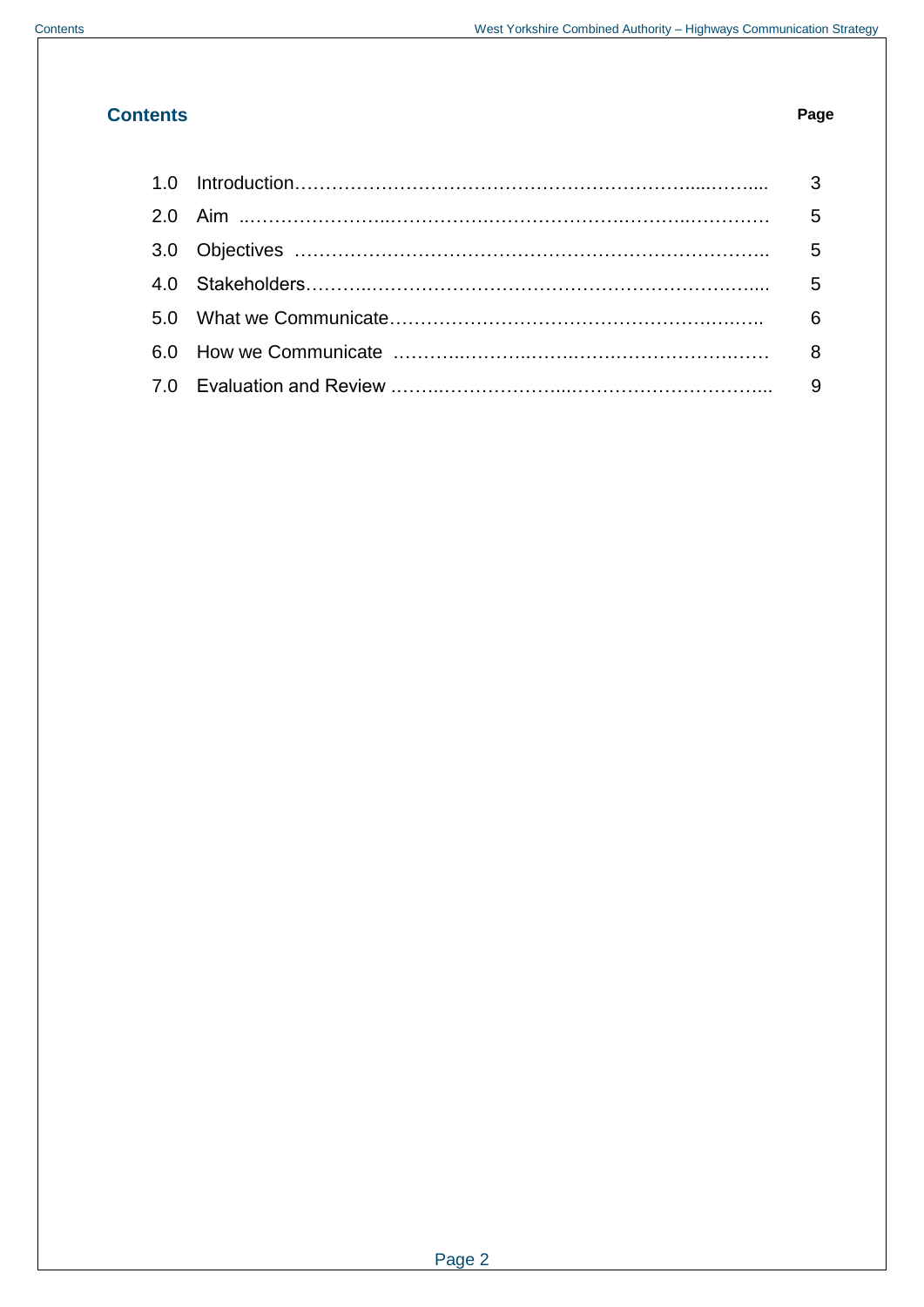# **1.0 Introduction**

City of York Council recognises that effective communication with its key stakeholders and customers, at various stages in the asset management and highway maintenance process is essential. The aim of this document is to advise and give guidance on the provision of highways services and how customers may access them. Engagement raises public awareness of the challenges and issues that City of York Council, as highway authority, and explains the way services have to be prioritised in order to provide a service which meets our needs but also helps to manage customer expectations.

Highway stakeholders have been identified and a variety of communication options are used to inform them about the services provided, such as:-

- Annual Maintenance Programme
- Winter Maintenance Programme
- Ward Highway Maintenance Programmes
- Customer Satisfaction Survey

Consultations help establish and prioritise an annual works programme based on the community's needs taking into account the stakeholder's most important considerations.

This strategy aims to raise awareness and understanding of the council's approach to highway maintenance. This includes the work that goes into maintaining and improving the City's roads, pavements, structures and street lighting, ensuring that all communications are timely, positive, informative and accessible.

It details how our stakeholders are engaged with about the City's highways assets, to ensure that they are aware of, and most importantly, satisfied with, the work taking place to maintain and improve the network.

Information is shared using various methods including online, printed media and through embracing a range of new digital solutions.

### **Highway Asset Management Guidance and Effective Communication**

Managing highways is now a critical challenge to local councils, who have to manage an ageing network with high public expectations for safe, reliable and comfortable travel. At the same time, resources are reducing, with less funding available, increased and competing pressure for other local government services and skills shortages.

Highways are increasingly at risk of damage from wear and tear, ageing, increasing traffic and severe weather. This regularly results in visible defects like potholes, damaged road signs, defective street lights and in extreme cases, damage to bridges. These defects are seen and felt by all and can result in negative media coverage.

It is clear that action must be taken to make best use of funding and to communicate this process if our highways are going to continue to provide the service for which they were built, and ensure our customers are confident that money is being spent wisely.

Highways Asset Management Guidance has been developed under the Highways Maintenance Efficiency Programme (HMEP), a sector-led transformation programme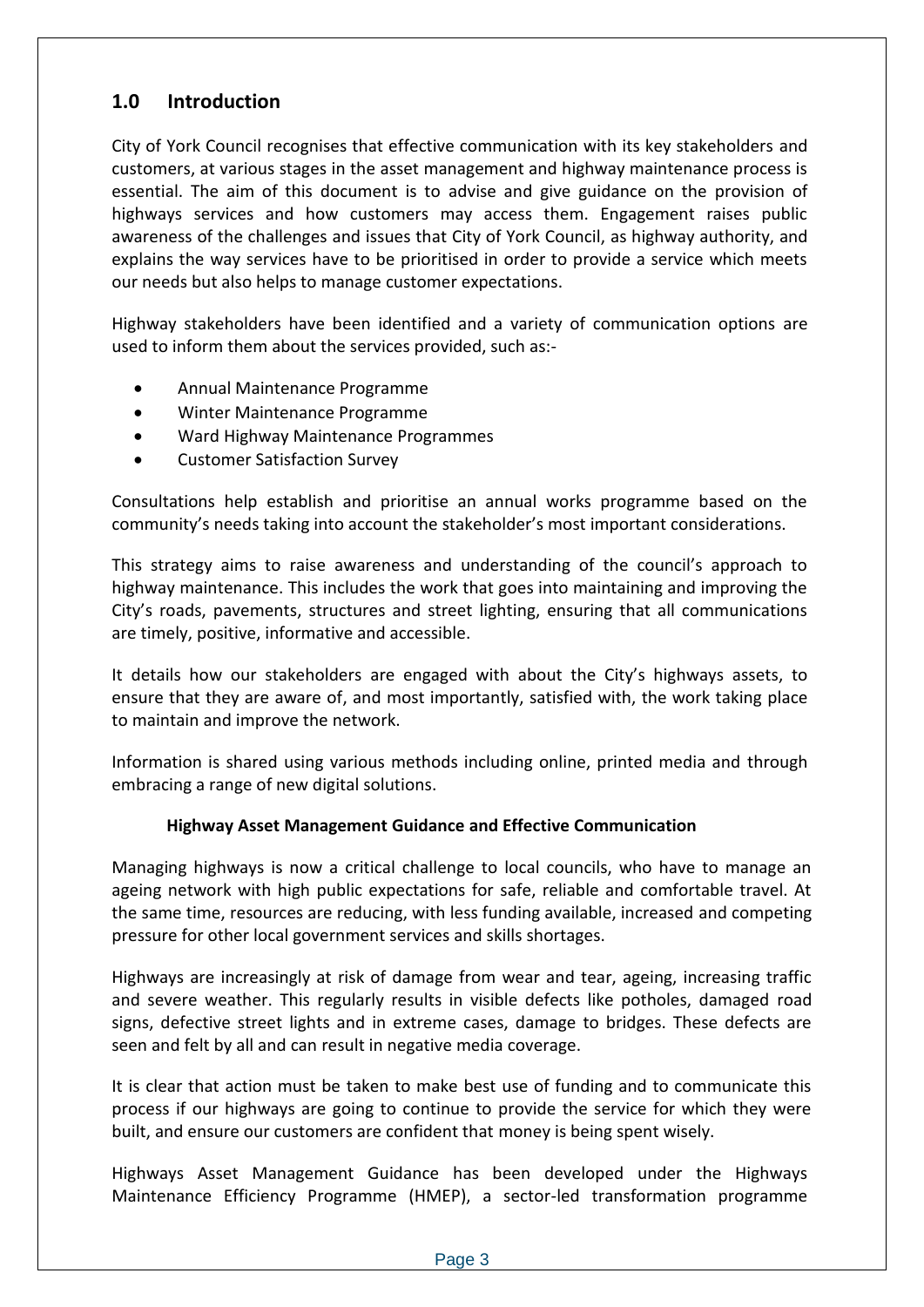designed to maximise returns from highwaysinvestment and deliver efficient and effective services. The Guidance is designed to help all those delivering highways services to embed asset management principles in their organisations and make the case for highways maintenance funding.

The Guidance recommends that, City of York Council:

- Communicates its approach to highway infrastructure asset management.
- Undertakes customer satisfaction surveys to make sure this information is used to help drive service improvement
- Have a mechanism in place to gather customer feedback on its highway maintenance service and if so how does it usethis information
- Ensures that customers are kept informed about their highway maintenance service

### **Highways Asset Management**

The Council is responsible for over 1,800km of adopted roads and around 800km of associated footways, bridges and structures, over 40,000 gullies, over 18,500 street lights and traffic signal installations.

Council responsibility also includes the maintenance of grass verge and trees within the adopted highway. However, for the purpose of this communications strategy the focus will be on our most significant highways assets. These include:

- Carriageways (roads)
- Footways and Cycle Routes
- Structures, including bridges
- Drainage
- Street lighting, including illuminated signs
- Traffic management, including traffic lights

Asset management provides a structured approach to road maintenance by ensuring that maintenance and improvements are carried out as part of a plannedprogramme of works.

This allows us to make best use of our investment in our network to maintain it for the road users of today and the future. Maintenance is prioritised to maximise the benefit of investment over many years. The impact of every pound spent on safety, the environment and future maintenance costs are considered.

#### **Engagement**

Engaging with stakeholders to understand their needs and expectations provides the information needed to determine and help shape the service provided.

The highway network is often of significant interest to the public and the media. This interest is likely to continue with robust public expectations of how the network should function. In addition, weather conditions and possible resulting damage to the highway network often provide the focus for significant national and local media coverage.

To ensure that people are actively engaged the council needs to be transparent about how decisions are made in relation to the identification, assessment, programming, delivery and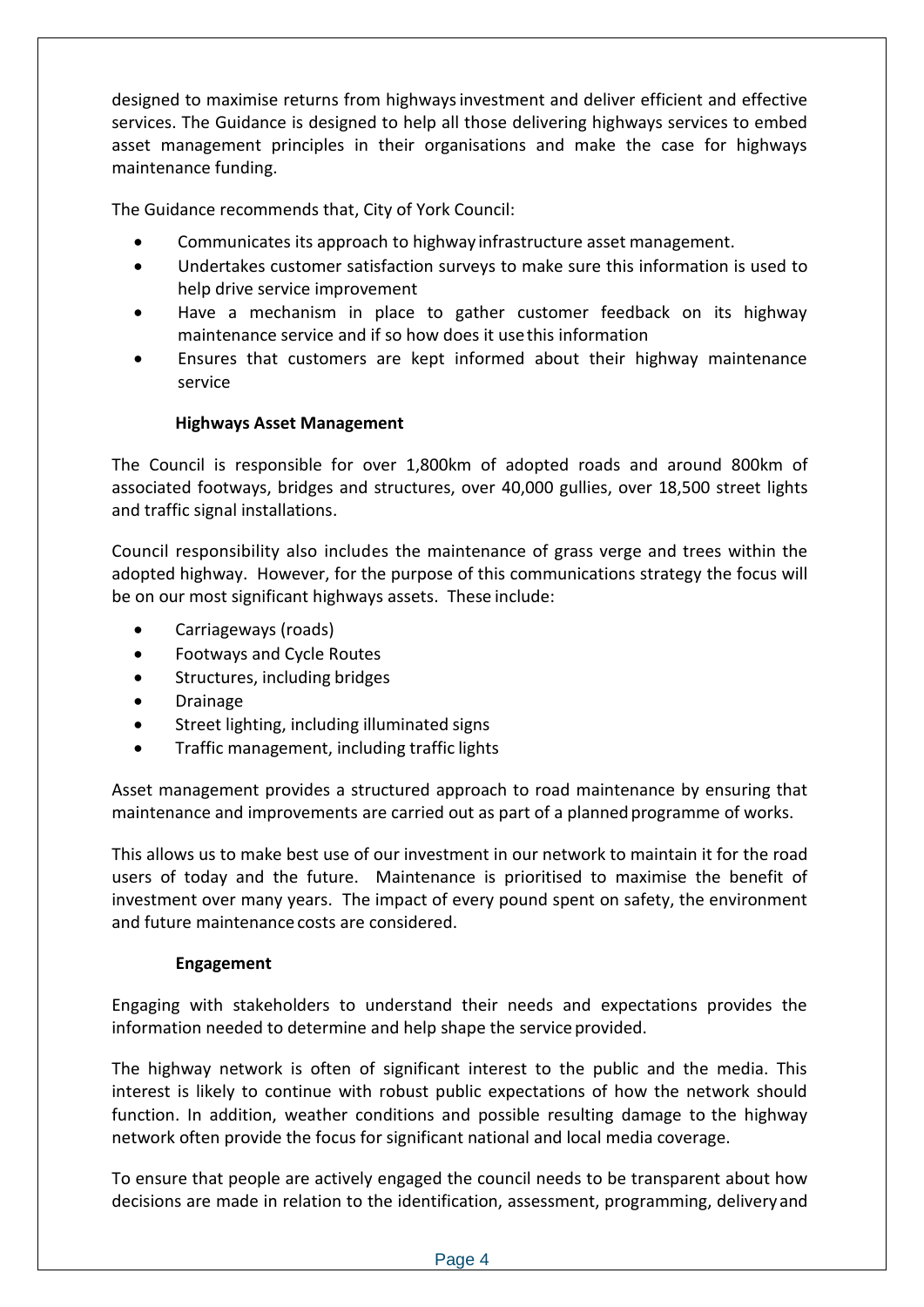completion of asset management activities. This includes maintenance works and how people are involved in making decisions for the service provided to maintain the highway network.

# **2.0 Aim**

The Council's aim through communication is to:

- Raise awareness of the services provided by the highway service
- Increase stakeholder satisfaction with the services provided
- Improve the level of trust and confidence in the decisions made
- Support elected members in their role as community representatives
- Use modern technology to reach as many people as possible

# **3.0 Objectives**

- To inform stakeholders of the services the Council provides and the quality of service they can expect.
- To help stakeholders understand how to get involved with or influence our work.
- To gain commitment and support for effectiveand efficient asset management.
- To inform how the council spends highway maintenance money wisely, using the most appropriate treatments.
- To engage and listen to people's concerns about the network and feedback our progress on a regular and timely basis.
- To demonstrate the positive work being carried out to maintain and improve the City's highway network.
- To communicate with businesses, partners, community groups and other organisations – as well as with residents.

# **4.0 Stakeholders**

The council will seek to engage and inform as many people as possible from acrossthe York area, including but not restricted to:

### **Internal Stakeholders**

- Elected Members
- Community Committees
- City of York Council staff
- Customer Contact Centre
- Highways and Transportation staff
- Service Providers
- West Yorkshire Combined Authorities (WYCA)

### **External Stakeholders**

- Residents
- Local road users
- Local communities and community groups
- **Schools**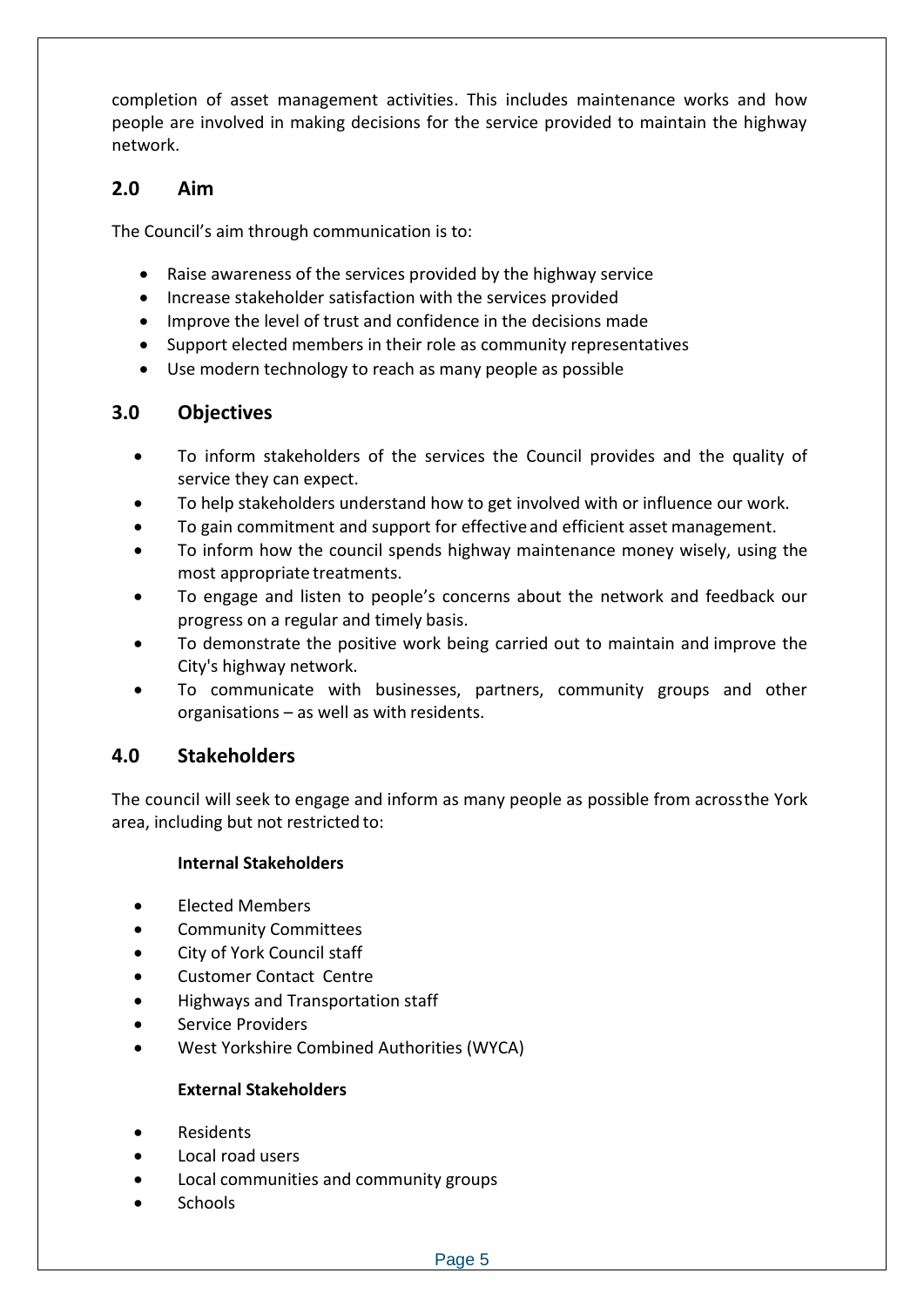- Local businesses
- Town and Parish councils
- Members of Parliament (MPs)
- Visitors and people travelling through the City Council area
- Interest groups such as freight associations, pedestrian groups, cycling and motoring groups, disability and mobility groups, Public Service Operators
- Emergency services (Police, Fire, Ambulance and Health service)
- Utilities (gas, water, electricity etc.)
- Department for Transport (DfT)

# **5.0 What We Communicate**

Effective asset management will deliver an efficient and effective approach to the management of highway infrastructure assets through longer term planning, ensuring that standards are defined and achievable for available budgets. Communicating this with stakeholders is essential in aiding greater understanding of the contribution highway infrastructure assets make to economic growth, improvements to health and wellbeing and the needs of local communities.

The following information will be communicated to all stakeholders;

- Assets managed by City of York Council
- Condition of assets
- Highway maintenance work
- Level of available budgets
- Performance management measures

In addition to the above, strategic, operational and specific messages will be communicated as follows:

### **Strategic Messages**

Clear and accurate information will be made available to ensure all stakeholders understand, how the council;

- **Will deliver its services in the future** Our focus will be on achieving a safe, serviceable and sustainablenetwork.
- **Defines Levels of Service** to successfully manage the highway assets which balance user and stakeholder needs and expectations for each asset against the council's financial resources.
- **Employs Lifecycle Planning** to make the right investment at the right time to ensure that the asset delivers the required level of service over its full expected life at the minimum cost.
- **Produces Forward Works Programmes** to ensure that maintenance and improvements to ourroads, pavements, structures and streetlights are carried out in a planned and coordinated way
- **Controls contractors working on our network** Utility companies have to make repairs to their pipes and cables and these are often under our roads and pavements. A permit scheme is in place giving us more control over when these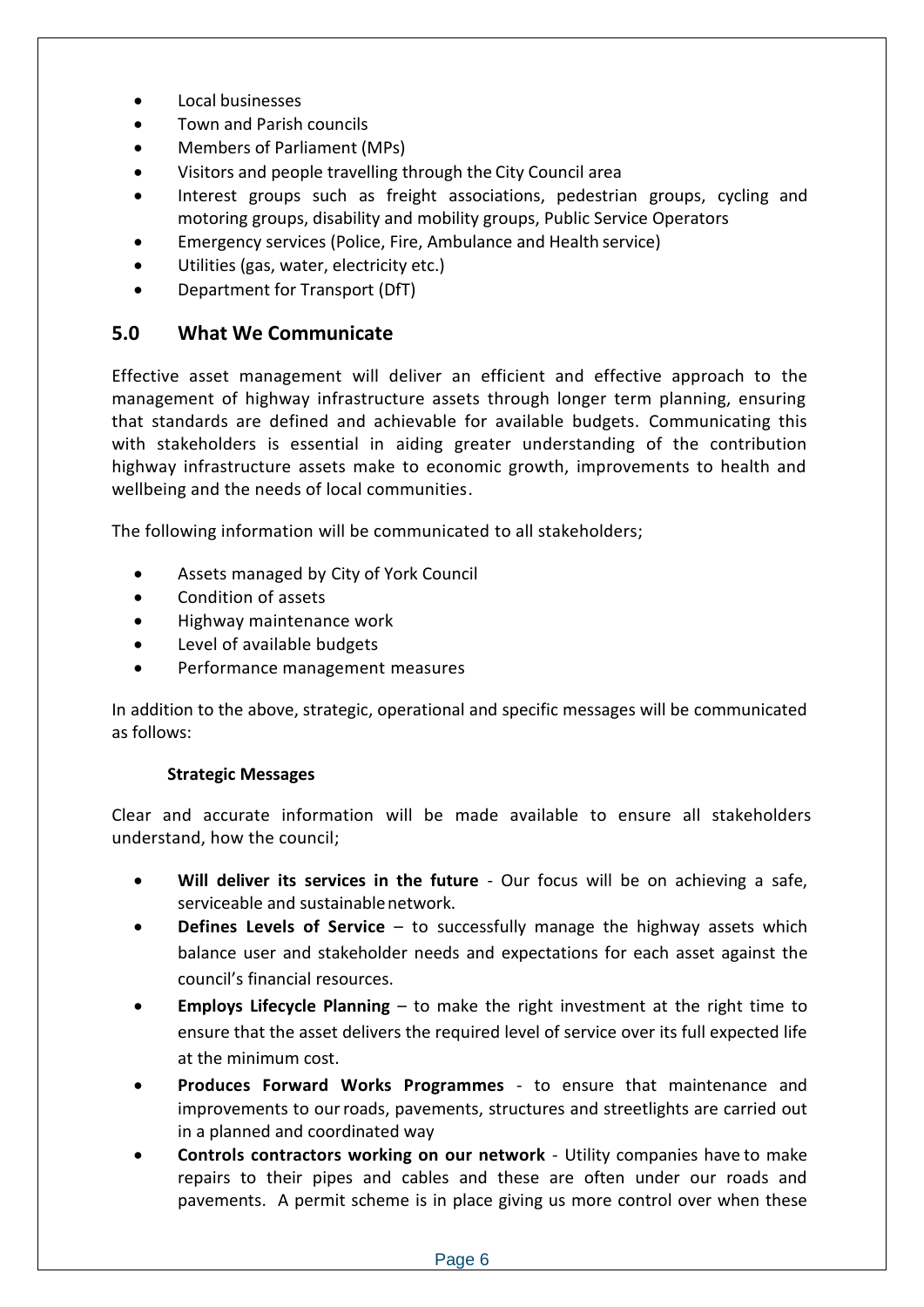works take place.

### **Operational Message**

Clear and accurate information about current activities and feedback;

- **Programme -** Local authority, elected members play a fundamental part in decision making process which includes opportunities for communication and stakeholder consultation regarding the forward works programme. The agreed Annual Works Programme is published on the Internet and updated regularly.
- **Disruption** Communication with statutory undertakers is also crucial to effectively managing the highway network. Works on the highway are coordinated through our Network Management team in order to minimise disruption on the highway in line with network management requirements of the Traffic Management Act 2004. Forward works programmes are produced and shared between City of York Council and statutory undertakers and regular meetings are held to discuss any clashes and how best to coordinate any proposed work and for developing future works programmes.
- **Customer feedback** (post completion surveys) Where time and resources allow residents affected by a scheme on the Annual Works Programme will be given the opportunity to comment on schemes in terms of the information they received, the standard of the work and the contractor's performance.
- **Customer feedback (external survey)** A survey is carried by NHT for the Highways and Transportation Service to determine the public's views on highways maintenance and satisfaction with maintenance activities.

### **Specific Messages**

Clear and accurate information about particular plans or where specific feedback is requested;

- Consultation on potential changes to the highway is an important part of communication with customers to ensure service users' needs are reflected in changes made to the highway network. Consultation is undertaken with stakeholders affected by any proposed work where there is a significant change to the existing layout or a change in materials. For example where York stone flags are proposed to be taken up and replaced with bitmac or verges are proposed to be hardened or removed to provide additional parking.
- Ward Committee's hold budgets to deliver locally important highways schemes within their areas, a range of workshops are held with councillors to develop this programme and visits and presentations are made by the Highway Asset team at ward meetings as necessary.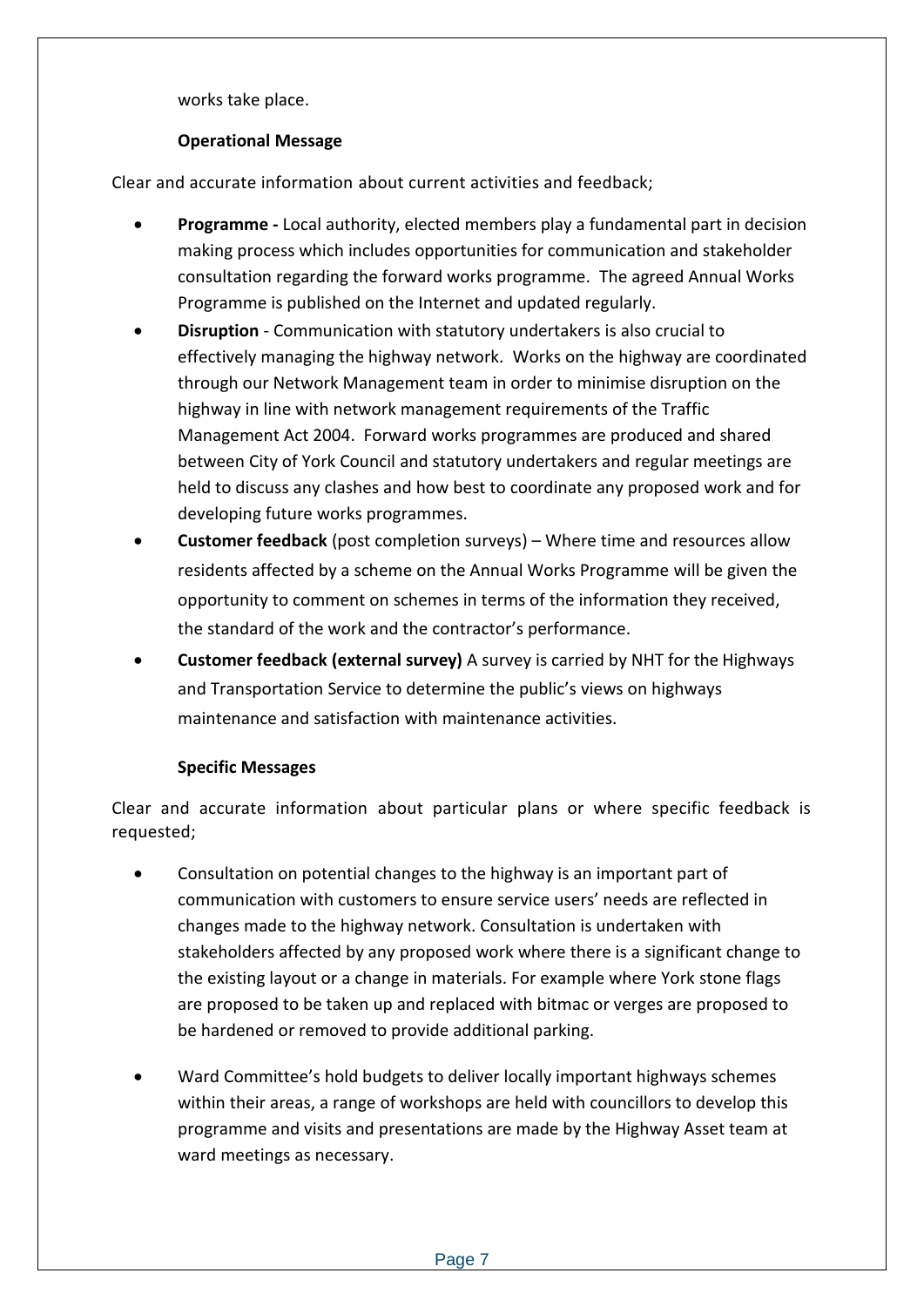# **6.0 How We Communicate**

The advances made in information technology offer exciting new ways of communicating. At the same time, for many people, traditional methods – newspapers, telephone and leaflets – still play a fundamental role that must not be undervalued.

### **Local Media**

The media plays a strong role in shaping perceptions of local government, so informed reporting is vital. People are more positive about their council in areas where the council has a good relationship with the local media. The Council has corporate guidelines for communications with local media and these will be followed at all times.

### **Digital Media**

The Council use the latest technology developments to expand on opportunities to communicate more effectively with external audiences. It is important to look at new and innovative methods to keep up with an ever-changing world. City of York Council currently use;

- **Website** This enables communication with stakeholders by providing an A to Z Guide of Council Services. For highways services, this includes but is not limited to:
	- Access to appropriate documentation explaining asset management strategies and policies.
	- Details of the current highways annual works programme which is updated to ensure the information is accurate. Performance data (targets and actual). All formal communications are recorded on our website under the democracy pages or highways notifications pages.
	- Facility to report highway defects.
	- Electronic consultation on present and future schemes and policies.
	- Specific information during adverse weather conditions.
- **Social Networking** is increasingly utilised by organisations, as well as individuals, as a means of developing online communities for gathering and disseminating information that is of mutual interest. City of York Council extensively use Twitter to communicate winter maintenance activities.

### **Traditional Methods**

Whilst the Council will make greater use of web based access to information and social media, traditional methods of communication cannot be under estimated. The Council will use the most appropriate communication method for the audience and the message it aims to convey, these include:

- **Members briefing sessions** keeping local members up to date is key to managing people's expectations,especially about more disruptive schemes.
- **The Customer Contact Centre** is briefed to deal with and signpost any calls regarding the condition of the highway network to the most appropriate officers.
- **Community Committees**  Briefing notes will be supplied to the area committees to inform people of works taking place, how they are progressing and when they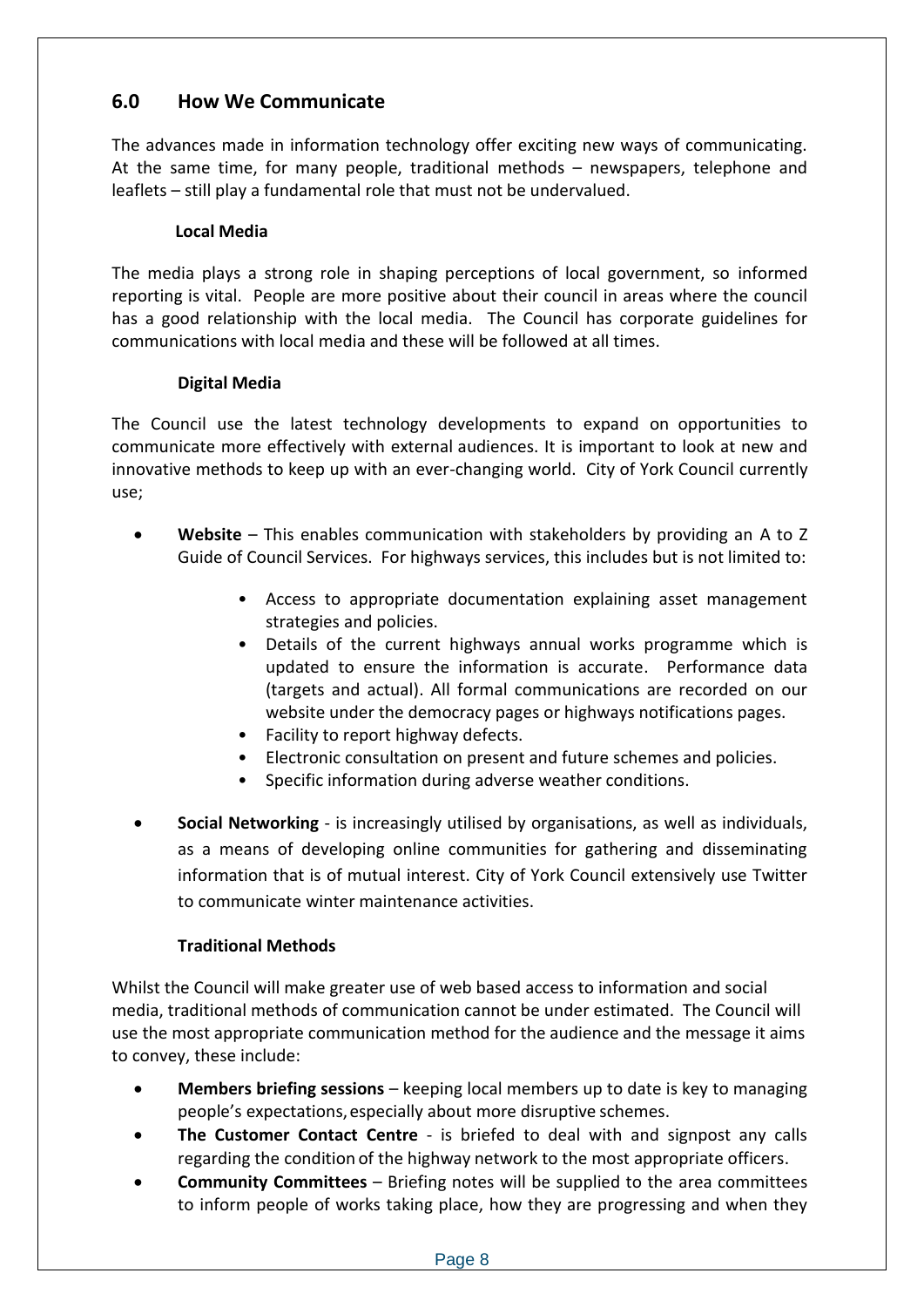will be completed. This allows for further engagement with people as the work is planned and progressed.

- **Meetings with external groups and organisations**  to inform and engage. By building good relationships with external groups and organisations on particular schemes, and keeping them informed of developments or work within their area, expectations can be managed.
- **Media releases** convey important notices and events to local and national media.
- **Letter drops**  to households directly affected by roadworks.
- **Signs** are placed in advance of major works starting, to allow users of the network in York to change their travel plans, and for local residents and businesses to adjust their arrangements to accommodate the works, with minimum inconvenience and disruption.

The Council will continue to look at new and innovative methods to keep up with an everchanging world.

#### **Internal Communications**

Staff are crucial in building the council's reputation, whether they are frontline staff or officers representing the council externally. The way they behave and how they talk about the council can have a huge impact. Good internal communications are therefore very important in helping a council achieve its objectives.

Internal communication channels used include;

- Regular reports to council committees
- Member briefings
- Ward forum meetings and newsletters
- Regular team meetings

# **7.0 Evaluation and Review**

It is extremely important that the Council measures the success of this strategy and acts on the feedback received to amend or enhance it where necessary and communicate these changes.

What will be measured?

- Awareness of highway services and the services it provides
- Increased satisfaction with highways condition and highways maintenance works
- Satisfaction with any contact with highway services
- Participation and engagement with council projects, initiatives and consultation processes

How will this be measured?

- National Highways and Transport Public Opinion Survey (NHT).
- Number of retweets, likes and comments on Social Networking sites.
- Amount and nature of media coverage.
- Comments, compliments and complaints received about highways.